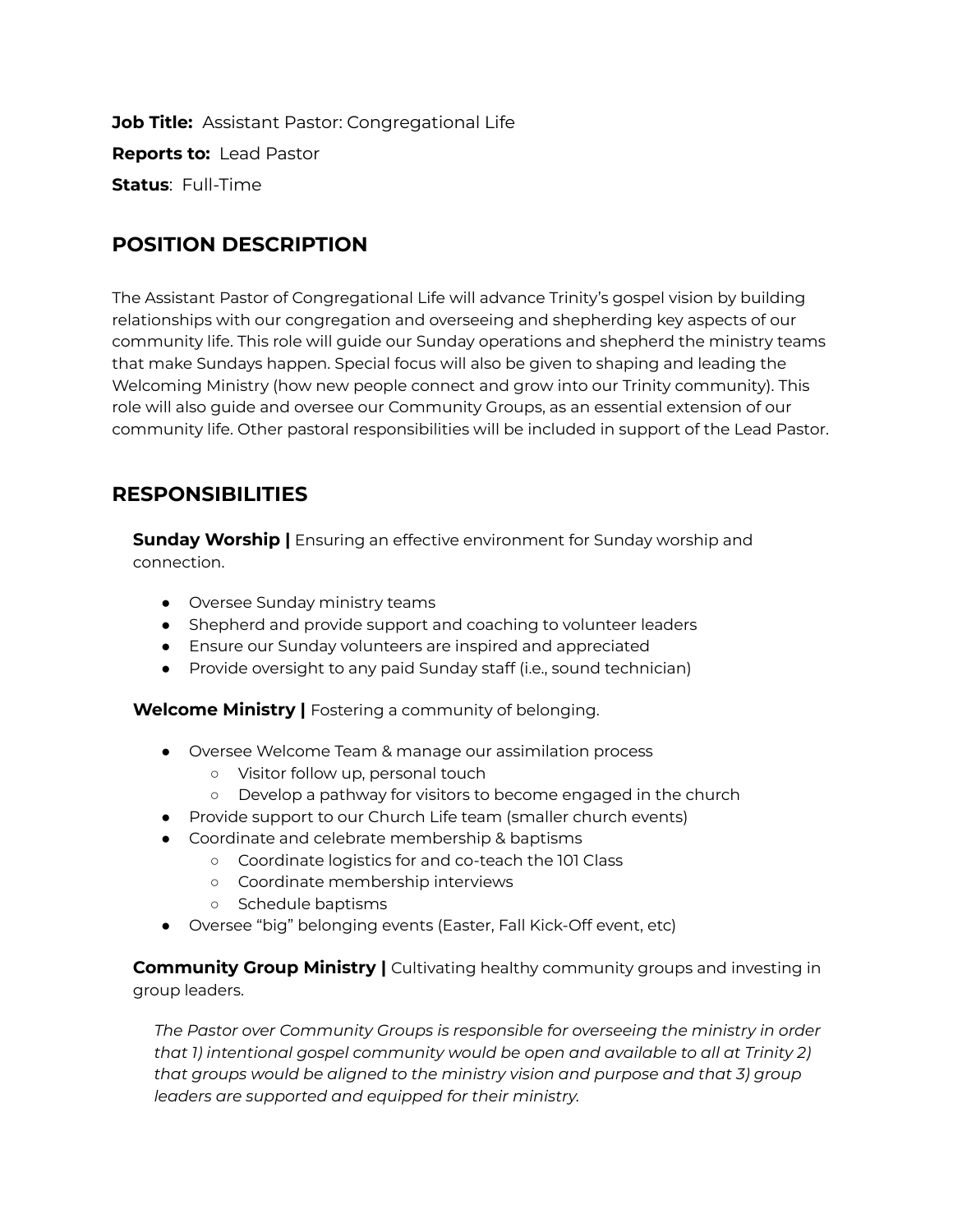- **Set Direction and Vision** 
	- Lead with and communicate a clear theological vision for the ministry.
	- Create ministry calendar and effectively communicate with group leaders
- Connect People to Groups
	- Develop a clear pathway for people at Trinity who are not in a group to find and join one
	- Oversee successful group launch or group multiplication for new groups
- Monitor Group Health
- Develop a clear pathway for recruiting, training and approving new CG leaders
- Invest in and care for Group Leaders
- Oversee Content and Resources for Groups
	- Work with Lead Pastor to strategize how sermon series or other key church-wide themes will be deployed into groups.

#### **Pastoral Leadership and Care |** Shepherding and teaching the church.

- Provide pastoral care for the congregation
- Minister through the Word and prayer
	- Preaching (10-12 times/year); Other teaching, as opportunities arise
	- Maintain a life of prayer communion with God, intercession for our people
- Lead in worship, liturgy, and sacrament on Sundays
- Work together with Lead Pastor to refine and implement discipleship strategy

#### **EXPECTATIONS**

#### **Pastoral Formation & Mission**

- Live out of a Gospel "Rule of Life" (a grace-centered, missional rhythm of life rooted in communion with Jesus)
- Keep a regular weekly Sabbath
- Clear commitment to ongoing growth in spiritual-emotional health
- Continued pastoral learning and development
- Maintain presence with the people and places God has opened up to you for gospel mission

#### **Team Ministry**

- 1. Attendance at weekly worship, pastoral meetings, all staff meetings and session meetings
- 2. Family participation in the life of the church
- 3. Active involvement in Presbytery
- 4. Receive regular evaluations from Lead Pastor and Session focused on both the Being and Doing of pastoral ministry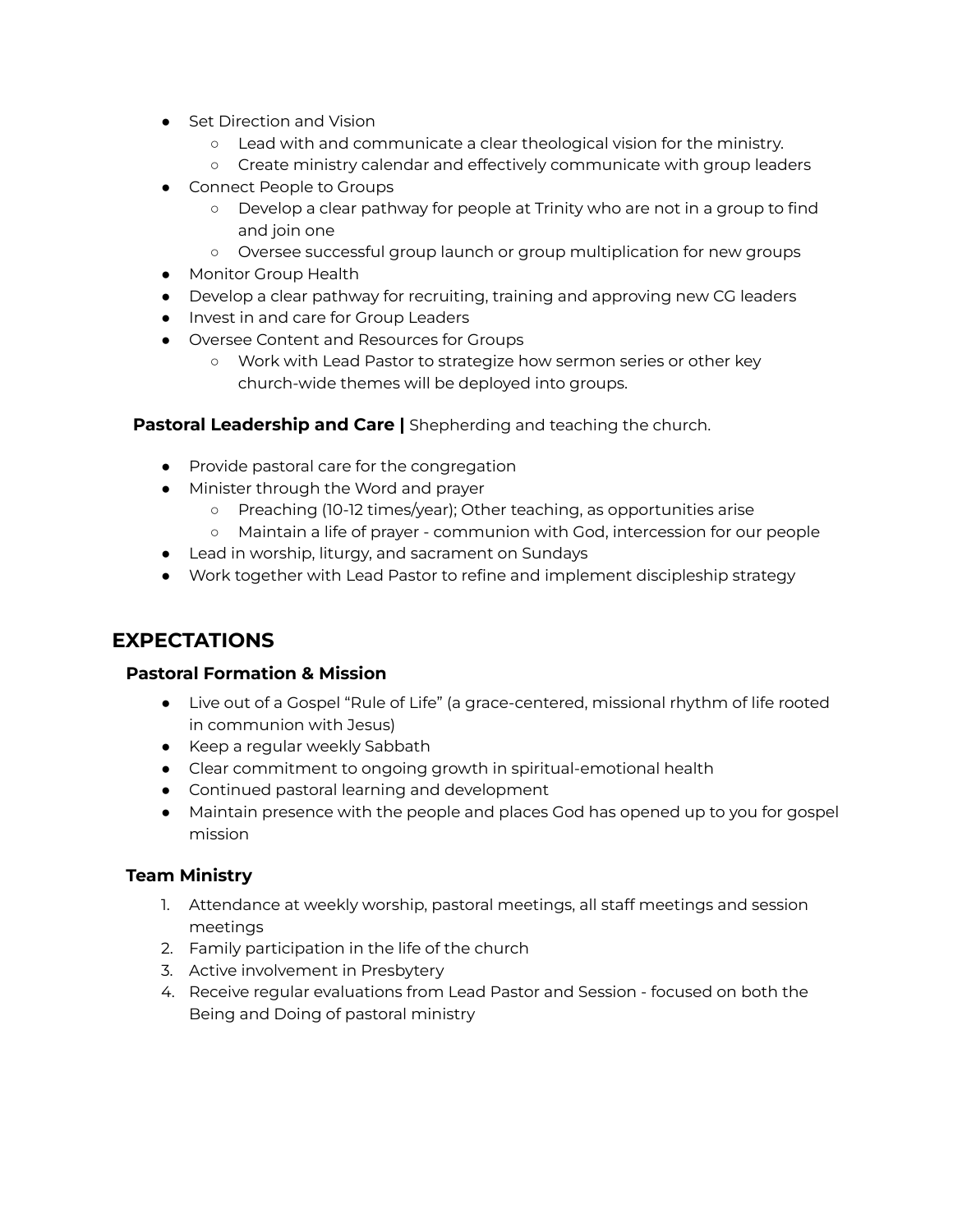### **REQUIREMENTS**

- 1. Experience of 3-5 years+ church or ministry experience
- 2. Theologically trained completed theological education (MDiv or MA)
- 3. Denominational Buy-in ordained in the PCA or ability/desire to move toward ordination in a timely fashion. Enthusiastic theological alignment with the PCA.

### **DESIRED QUALITIES**

- 1. Starter experience launching and initiating ministries
- 2. Team builder an entrepreneurial but not independent working style; able to strike a balance of working as a team player with humility and openness, while also taking initiative as a self-starter;
- 3. High self-awareness an ability to "read" others and the way they are perceived by them, ability to read self and how others perceive you.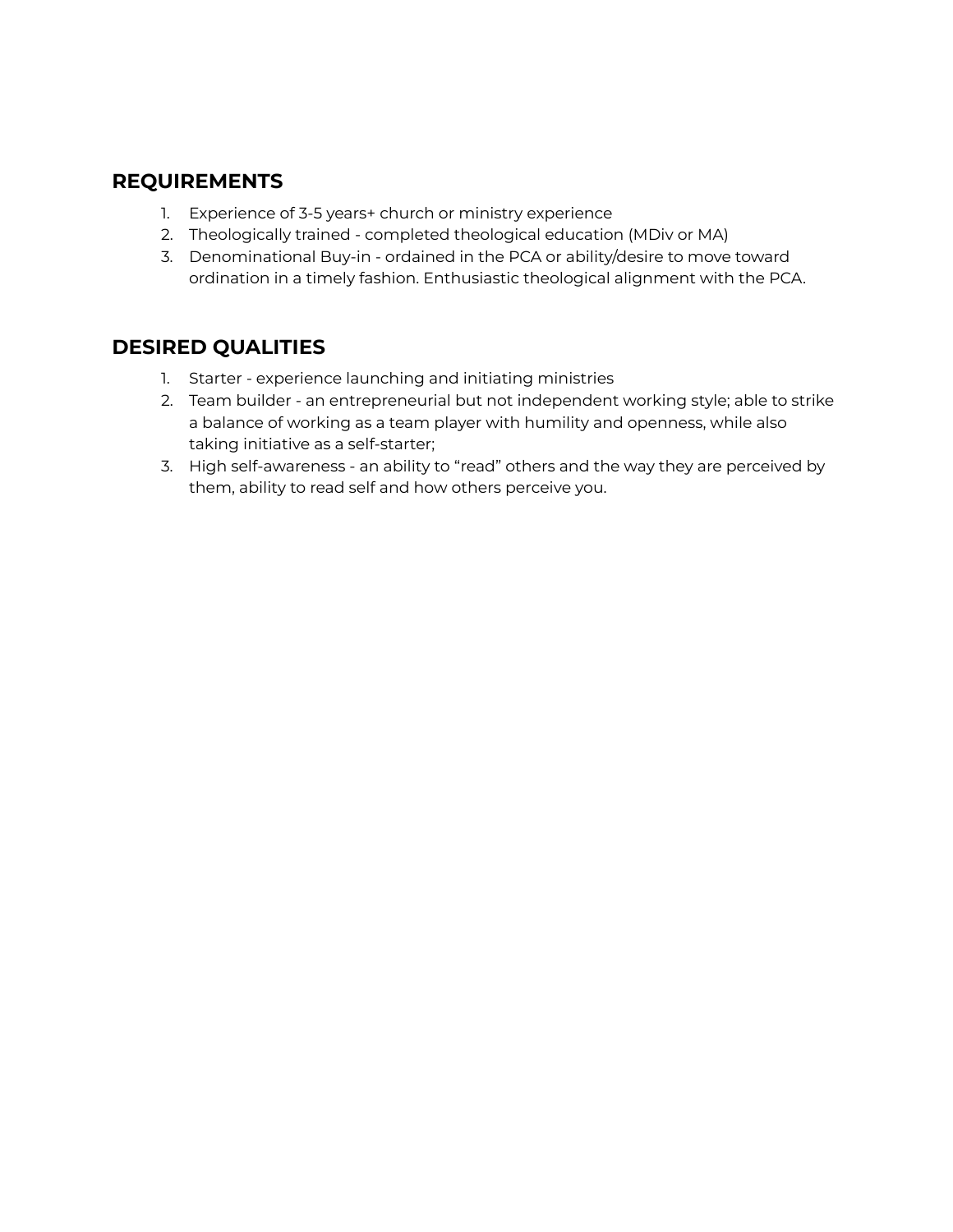### **WHO WE ARE**

Trinity Presbyterian Church of Orange County is located in Orange, California, established in 1997. We are a growing multi-ethnic and multigenerational church of about 200 people who view church as family. We are a warm and welcoming body that is intentional in creating a community of belonging for people anywhere in their journey of faith to encounter Jesus. Though we are regionally spread, we "do life" together in community groups. Our vision is to be a church that is deeply rooted in the gospel as we seek to follow Jesus into the renewal of all things - our lives, our county and our world. We are a member of the Presbyterian Church of America and a partner church of the Redeemer City to City network. You can learn more about our church, vision, values and beliefs at <https://www.trinitypresoc.org>.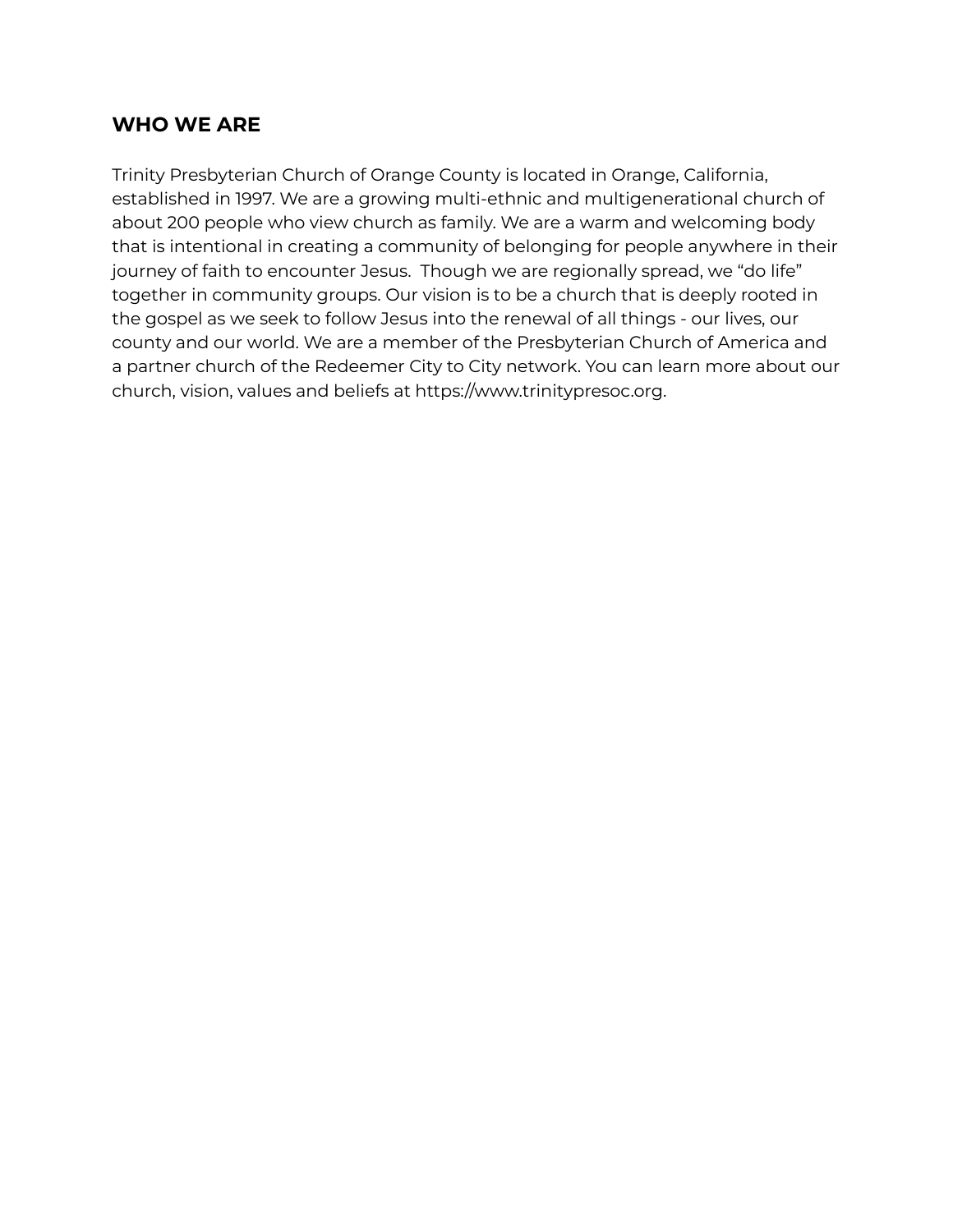## **HOW TO APPLY**

Please send the following to **jobs@trinitypresoc.org**

- Resume
- Cover letter
- Questionnaire responses
- Sermon recordings (at least 2, links preferred)
- References

Please use the following format to label all attachments: **FirstnameLastname\_File** (e.g. JohnSmith\_Resume, JohnSmith\_Coverletter, JohnSmith\_Questionnaire, etc.)

## **APPLICATION PROCESS**

We are continuing to search for an assistant pastor, but our search is on hold until early September 2022. You may continue to submit applications but we will not move forward until the Fall.